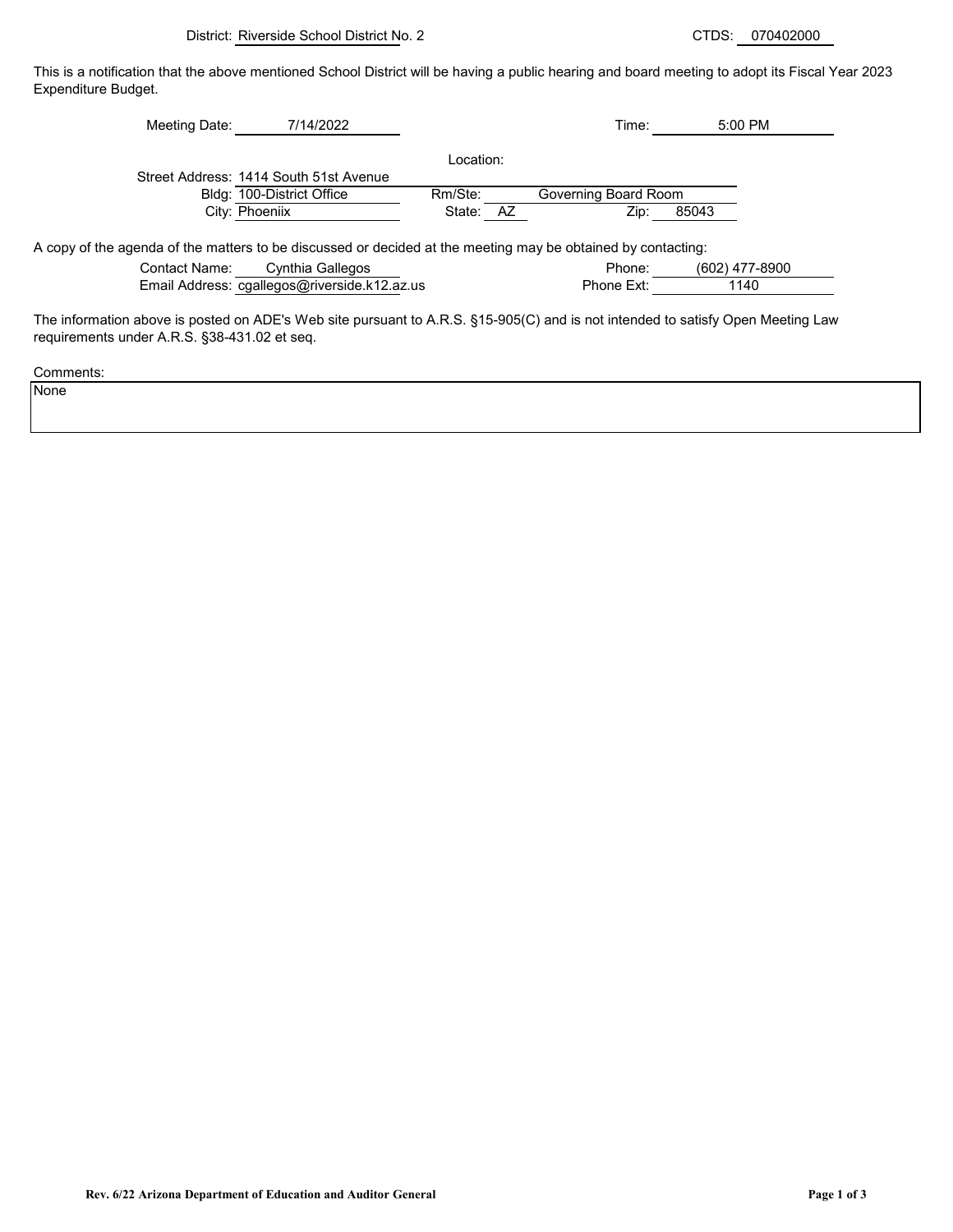**CTDS NUMBER VERSION** Proposed 070402000

| I certify that the Budget of       | <b>Riverside School District No. 2</b> | District,        | <b>Maricopa</b> | County for fiscal year 2023 was officially                                              |
|------------------------------------|----------------------------------------|------------------|-----------------|-----------------------------------------------------------------------------------------|
| proposed by the Governing Board on | June 16                                |                  |                 | , 2022, and that the complete Proposed Expenditure Budget may be reviewed by contacting |
| Mr. Jose Moreno                    | at the District Office, telephone      | $(602)$ 477-8920 |                 | during normal business hours.                                                           |

|                                                                                                                                                                                                                                            |                     |                                        |                                          | <b>President of the Governing Board</b>                                                                                                                                                                                                                              |                              |
|--------------------------------------------------------------------------------------------------------------------------------------------------------------------------------------------------------------------------------------------|---------------------|----------------------------------------|------------------------------------------|----------------------------------------------------------------------------------------------------------------------------------------------------------------------------------------------------------------------------------------------------------------------|------------------------------|
| 1. Average Daily Membership:<br>Attending                                                                                                                                                                                                  | 2021 ADM<br>734.678 | Prior Yr.<br>2022 ADM<br>774.757       | <b>Budget Yr.</b><br>2023 ADM<br>800.000 | 4. Average Teacher Salaries (A.R.S. §15-903.E)<br>. Average salary of all teachers employed in FY 2023 (budget year)<br>2. Average salary of all teachers employed in FY 2022 (prior year)<br>3. Increase in average teacher salary from the prior year              | 54,662<br>57,126<br>(2, 464) |
| 2. Tax Rates:                                                                                                                                                                                                                              |                     | <b>Prior FY</b>                        | <b>Est. Budget FY</b>                    | 4. Percentage increase                                                                                                                                                                                                                                               | $-4\%$                       |
| Primary Rate (equalization formula funding and budget add-<br>ons not required to be in secondary rate)<br>Secondary Rate (voter-approved overrides, bonds, and Career<br>Technical Education Districts, and desegregation, if applicable) |                     | 1.2186<br>2.0695                       | 1.2077<br>2.1042                         | Comments on average salary calculation (Optional): Average Teacher Salaries include Base<br>Teacher Salary Pay, Prop. 301 Base Fund Pay, Prop. 301 Performance Fund Pay and District<br>funded High Performance Pay. High Performance Pay is based on student academ |                              |
| 3. Budgeted expenditures and budget limits                                                                                                                                                                                                 |                     | <b>Budgeted</b><br><b>Expenditures</b> | <b>Budget Limit</b>                      |                                                                                                                                                                                                                                                                      |                              |
| <b>Maintenance &amp; Operation Fund</b>                                                                                                                                                                                                    |                     | 7,483,327                              | 7,483,327                                |                                                                                                                                                                                                                                                                      |                              |
| <b>Classroom Site Fund</b>                                                                                                                                                                                                                 |                     | 1,036,682                              | 1,036,682                                |                                                                                                                                                                                                                                                                      |                              |
| <b>Unrestricted Capital Outlay Fund</b>                                                                                                                                                                                                    |                     | 1,382,507                              | 1,382,507                                |                                                                                                                                                                                                                                                                      |                              |

|                                              | <b>MAINTENANCE AND OPERATION EXPENDITURES</b> |                  |                 |                  |                 |                  |                          |
|----------------------------------------------|-----------------------------------------------|------------------|-----------------|------------------|-----------------|------------------|--------------------------|
|                                              | <b>Salaries and Benefits</b>                  |                  | Other           |                  | <b>TOTAL</b>    |                  | % Inc. / (Decr.)<br>from |
|                                              | <b>Prior FY</b>                               | <b>Budget FY</b> | <b>Prior FY</b> | <b>Budget FY</b> | <b>Prior FY</b> | <b>Budget FY</b> | <b>Prior FY</b>          |
| <b>100 Regular Education</b>                 |                                               |                  |                 |                  |                 |                  |                          |
| 1000 Instruction                             | 1,704,834                                     | 2,157,253        | 27,359          | 37,963           | 1,732,193       | 2,195,216        | 26.7%                    |
| <b>2000 Support Services</b>                 |                                               |                  |                 |                  |                 |                  |                          |
| 2100 Students                                | 246,679                                       | 247,488          | 5,452           | 5,452            | 252,131         | 252,940          | 0.3%                     |
| <b>2200 Instructional Staff</b>              | 255,684                                       | 255,684          | 7,755           | 7,755            | 263,439         | 263,439          | $0.0\%$                  |
| 2300, 2400, 2500 Administration              | 1,600,382                                     | 1,691,369        | 382,174         | 372,700          | 1,982,556       | 2,064,069        | 4.1%                     |
| 2600 Oper./Maint. of Plant                   | 330,592                                       | 340,170          | 592,360         | 663,074          | 922,952         | 1,003,244        | 8.7%                     |
| 2900 Other                                   | $\mathbf{0}$                                  | $\mathbf{0}$     | $\mathbf{0}$    | $\mathbf{0}$     | $\mathbf{0}$    | $\mathbf{0}$     | $0.0\%$                  |
| 3000 Oper. of Noninstructional Services      | $\boldsymbol{0}$                              | $\mathbf{0}$     | $\mathbf{0}$    | $\mathbf{0}$     | $\mathbf{0}$    | $\mathbf{0}$     | $0.0\%$                  |
| 610 School-Sponsored Cocurric. Activities    | $\mathbf{0}$                                  | $\theta$         | $\mathbf{0}$    | $\mathbf{0}$     | $\theta$        | $\theta$         | $0.0\%$                  |
| 620 School-Sponsored Athletics               | 20,163                                        | 20,163           | $\theta$        | $\theta$         | 20,163          | 20,163           | $0.0\%$                  |
| 630, 700, 800, 900 Other Programs            | $\theta$                                      | $\theta$         | $\theta$        | $\theta$         | $\theta$        | $\theta$         | $0.0\%$                  |
| <b>Regular Education Subsection Subtotal</b> | 4,158,334                                     | 4,712,127        | 1,015,100       | 1,086,944        | 5,173,434       | 5,799,071        | 12.1%                    |
| 200 and 300 Special Education                |                                               |                  |                 |                  |                 |                  |                          |
| <b>1000 Instruction</b>                      | 602,972                                       | 612,972          | 213,087         | 206,752          | 816,059         | 819,724          | 0.4%                     |
| <b>2000 Support Services</b>                 |                                               |                  |                 |                  |                 |                  |                          |
| 2100 Students                                | $\mathbf{0}$                                  | $\mathbf{0}$     | 263,426         | 263,426          | 263,426         | 263,426          | $0.0\%$                  |
| <b>2200 Instructional Staff</b>              | 173,008                                       | 173,008          | 4,958           | 4,958            | 177,966         | 177,966          | $0.0\%$                  |
| 2300, 2400, 2500 Administration              | 603                                           | 603              | 872             | 872              | 1,475           | 1,475            | $0.0\%$                  |
| 2600 Oper./Maint. of Plant                   | $\mathbf{0}$                                  | $\mathbf{0}$     | $\theta$        | $\theta$         | $\theta$        | $\theta$         | $0.0\%$                  |
| 2900 Other                                   | $\mathbf{0}$                                  | $\mathbf{0}$     | $\overline{0}$  | $\mathbf{0}$     | $\mathbf{0}$    | $\mathbf{0}$     | $0.0\%$                  |
| 3000 Oper. of Noninstructional Services      | $\mathbf{0}$                                  | $\theta$         | $\theta$        | $\theta$         | $\theta$        | $\theta$         | $0.0\%$                  |
| <b>Special Education Subsection Subtotal</b> | 776,583                                       | 786,583          | 482,343         | 476,008          | 1,258,926       | 1,262,591        | 0.3%                     |
| <b>400 Pupil Transportation</b>              | 269,095                                       | 270,345          | 88,575          | 101,575          | 357,670         | 371,920          | 4.0%                     |
| 510 Desegregation                            | $\mathbf{0}$                                  | $\mathbf{0}$     | $\mathbf{0}$    | $\mathbf{0}$     | $\mathbf{0}$    | $\mathbf{0}$     | $0.0\%$                  |
| <b>530 Dropout Prevention Programs</b>       | $\mathbf{0}$                                  | $\theta$         | $\mathbf{0}$    | $\theta$         | $\mathbf{0}$    | $\theta$         | $0.0\%$                  |
| 540 Joint Career and Technical Education     |                                               |                  |                 |                  |                 |                  |                          |
| and Vocational Education Center              | $\mathbf{0}$                                  | $\mathbf{0}$     | $\theta$        | $\mathbf{0}$     | $\theta$        | $\Omega$         | $0.0\%$                  |
| 550 K-3 Reading Program                      | 49,665                                        | 49,745           | $\theta$        | $\theta$         | 49,665          | 49,745           | 0.2%                     |
| <b>TOTAL EXPENDITURES</b>                    | 5,253,677                                     | 5,818,800        | 1,586,018       | 1,664,527        | 6,839,695       | 7,483,327        | 9.4%                     |